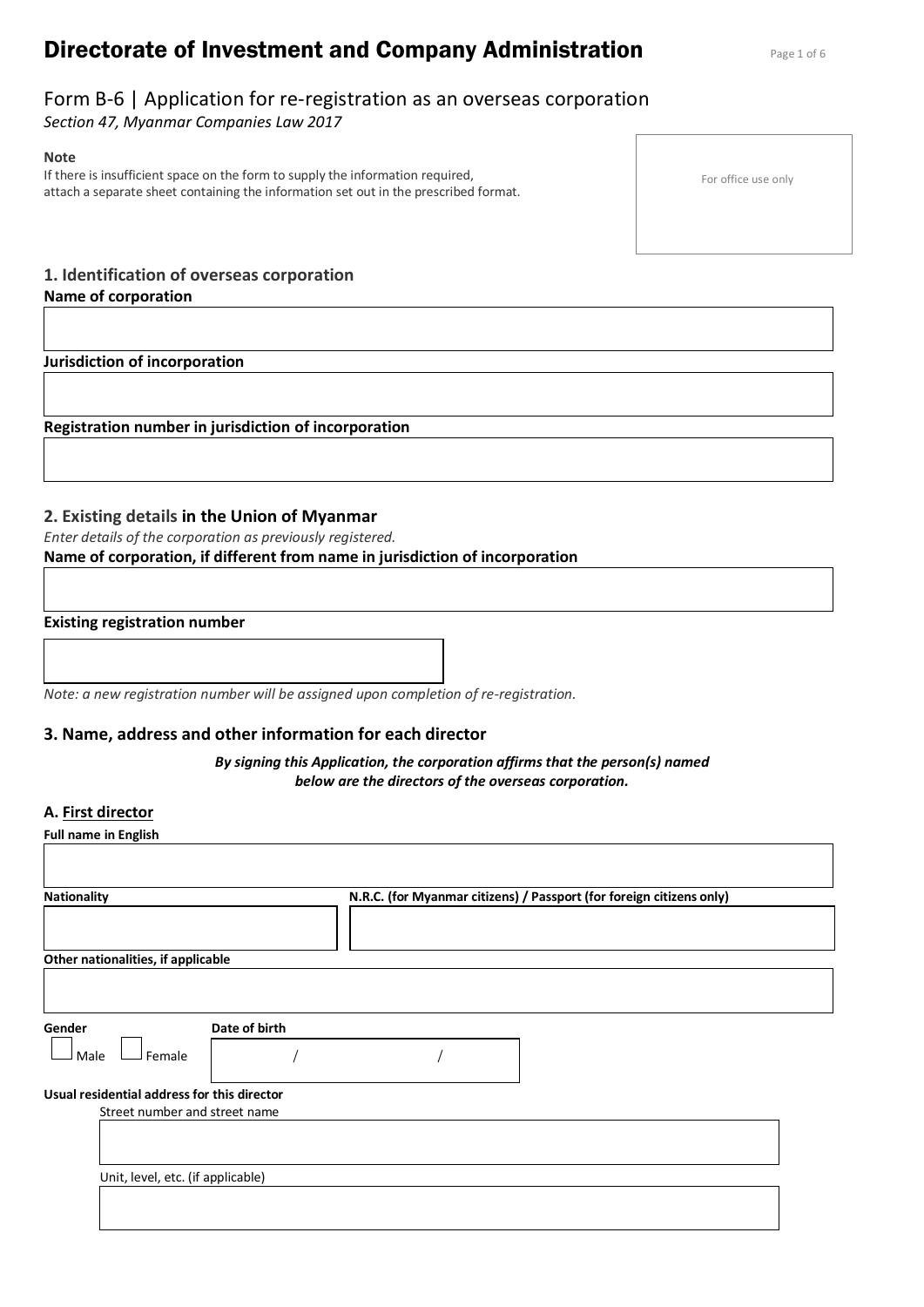┑

| Quarter/City/Township |
|-----------------------|
|                       |

| State/Region             | Country | Postcode (optional) |
|--------------------------|---------|---------------------|
|                          |         |                     |
| Email address (optional) |         |                     |
|                          |         |                     |
| Phone Number (optional)  |         |                     |

### **B. Second director**

| <b>Nationality</b>                          | N.R.C. (for Myanmar citizens) / Passport (for foreign citizens only) |                     |
|---------------------------------------------|----------------------------------------------------------------------|---------------------|
|                                             |                                                                      |                     |
| Other nationalities, if applicable          |                                                                      |                     |
|                                             |                                                                      |                     |
|                                             |                                                                      |                     |
| Date of birth<br>Gender                     |                                                                      |                     |
| Male<br>Female                              |                                                                      |                     |
|                                             |                                                                      |                     |
| Usual residential address for this director |                                                                      |                     |
| Street number and street name               |                                                                      |                     |
|                                             |                                                                      |                     |
|                                             |                                                                      |                     |
| Unit, level, etc. (if applicable)           |                                                                      |                     |
|                                             |                                                                      |                     |
| Quarter/City/Township                       |                                                                      |                     |
|                                             |                                                                      |                     |
|                                             |                                                                      |                     |
| State/Region                                | Country                                                              | Postcode (optional) |
|                                             |                                                                      |                     |
|                                             |                                                                      |                     |
| Email address (optional)                    |                                                                      |                     |
|                                             |                                                                      |                     |
|                                             |                                                                      |                     |
|                                             |                                                                      |                     |

# **C. Third director**

**Full name in English**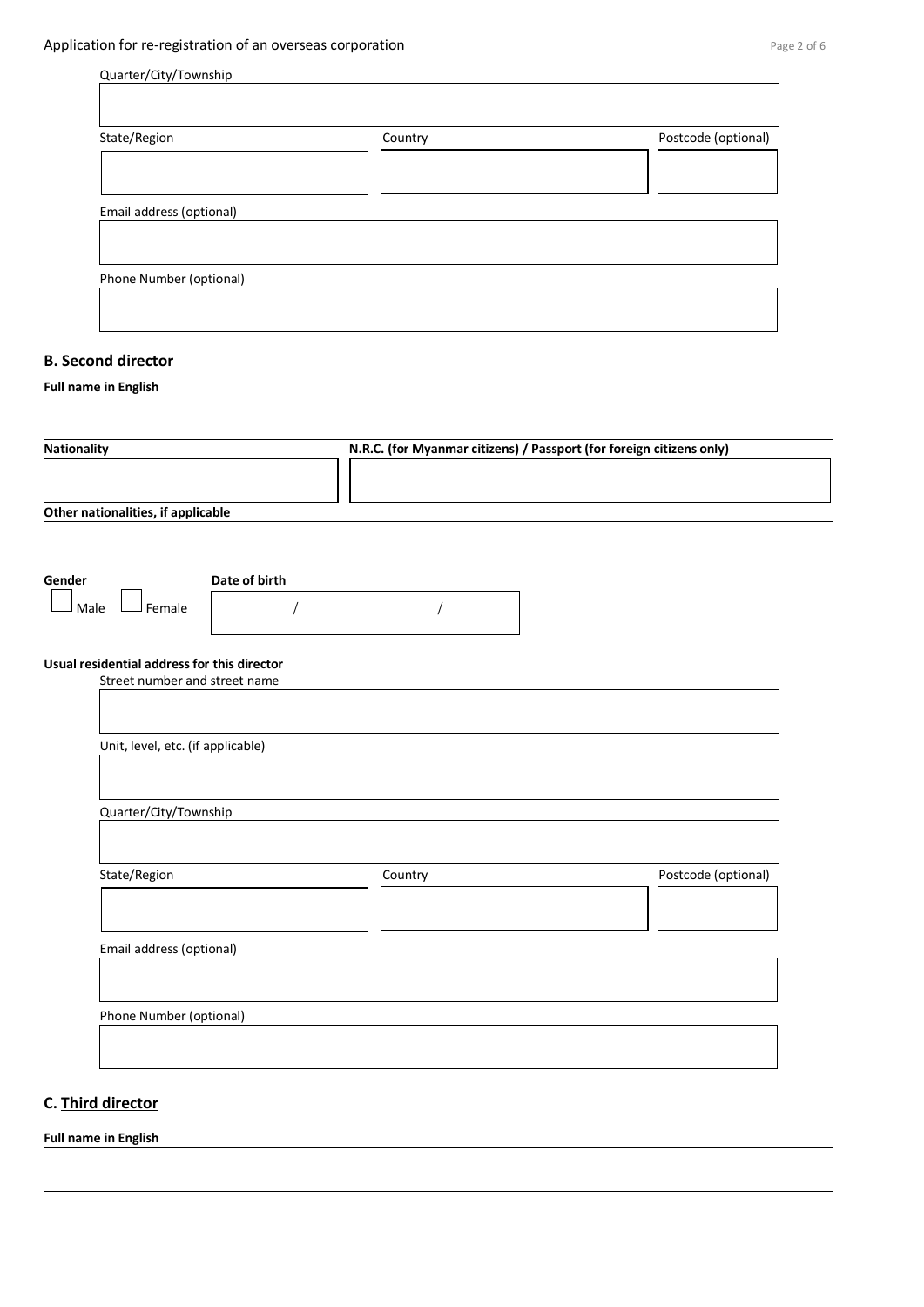| <b>Nationality</b>                          |               |         | N.R.C. (for Myanmar citizens) / Passport (for foreign citizens only) |  |
|---------------------------------------------|---------------|---------|----------------------------------------------------------------------|--|
|                                             |               |         |                                                                      |  |
| Other nationalities, if applicable          |               |         |                                                                      |  |
|                                             |               |         |                                                                      |  |
| Gender                                      | Date of birth |         |                                                                      |  |
| Female<br>Male                              |               |         |                                                                      |  |
| Usual residential address for this director |               |         |                                                                      |  |
| Street number and street name               |               |         |                                                                      |  |
|                                             |               |         |                                                                      |  |
| Unit, level, etc. (if applicable)           |               |         |                                                                      |  |
| Quarter/City/Township                       |               |         |                                                                      |  |
|                                             |               |         |                                                                      |  |
| State/Region                                |               | Country | Postcode (optional)                                                  |  |
| Email address (optional)                    |               |         |                                                                      |  |
|                                             |               |         |                                                                      |  |
| Phone Number (optional)                     |               |         |                                                                      |  |
|                                             |               |         |                                                                      |  |
|                                             |               |         |                                                                      |  |

# **4. Name, address and other information for secretary, if applicable**

If the corporation has a secretary, provide the following information.

### *By signing this Application, the corporation affirms that the person named below is the secretary of the overseas corporation.*

| <b>Nationality</b>                                                           |               | N.R.C. (for Myanmar citizens) / Passport (for foreign citizens only) |  |
|------------------------------------------------------------------------------|---------------|----------------------------------------------------------------------|--|
| Other nationalities, if applicable                                           |               |                                                                      |  |
| Gender<br>Male<br>Female                                                     | Date of birth |                                                                      |  |
| Usual residential address for the secretary<br>Street number and street name |               |                                                                      |  |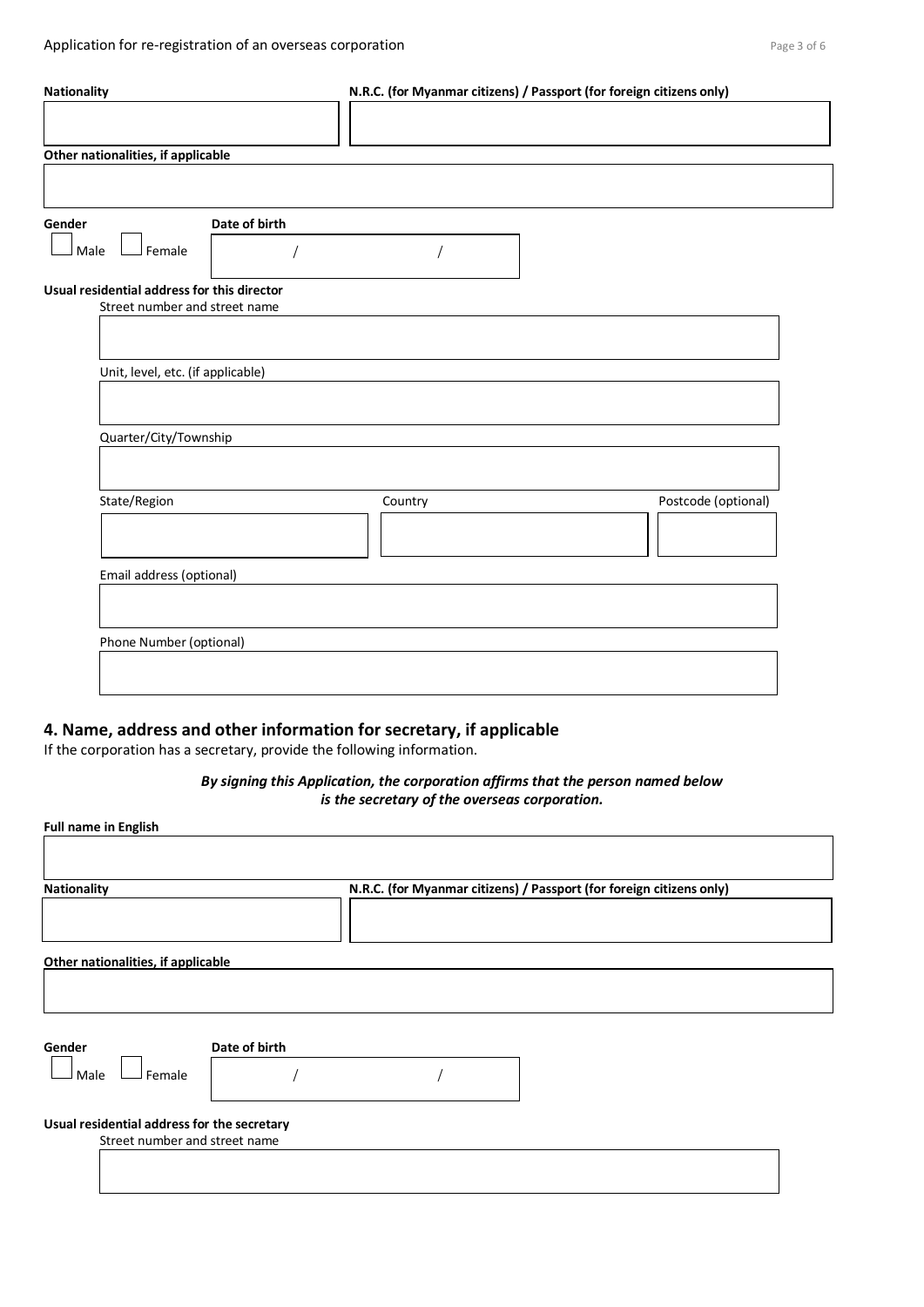| Unit, level, etc. (if applicable) |         |          |
|-----------------------------------|---------|----------|
|                                   |         |          |
| Quarter/City/Township             |         |          |
|                                   |         |          |
|                                   |         |          |
| State/Region                      | Country | Postcode |
|                                   |         |          |
|                                   |         |          |
| Email address (optional)          |         |          |
|                                   |         |          |
|                                   |         |          |
| Phone Number (optional)           |         |          |
|                                   |         |          |
|                                   |         |          |

### **5. Authorised officer**

The authorised officer is a person ordinarily resident in the Union who is appointed by an overseas corporation to act as its representative for the purpose of the Myanmar Companies Law, including being authorised to accept service of documents in the Union of documents on behalf of the overseas corporation.

> *Note: 1) The corporation must hold evidence of the authorised officer's written consent. 2) A copy of the authorised officer's national registration card (N.R.C) for Myanmar citizens and passport for foreign citizens must be attached to this Application.*

#### *By signing this Application, the corporation affirms that the person named below as the authorised officer for the corporation has consented in writing to act in this capacity.*

| <b>Nationality</b>                                                                               | N.R.C. (for Myanmar citizens) / Passport (for foreign citizens only) |                     |
|--------------------------------------------------------------------------------------------------|----------------------------------------------------------------------|---------------------|
| Date of birth<br>Gender<br>Female<br>Male                                                        |                                                                      |                     |
| Usual residential address in English for the authorised officer<br>Street number and street name |                                                                      |                     |
| Unit, level, etc. (if applicable)                                                                |                                                                      |                     |
|                                                                                                  |                                                                      |                     |
| Quarter/City/Township                                                                            |                                                                      |                     |
| State/Region                                                                                     | Country                                                              | Postcode (optional) |
|                                                                                                  |                                                                      |                     |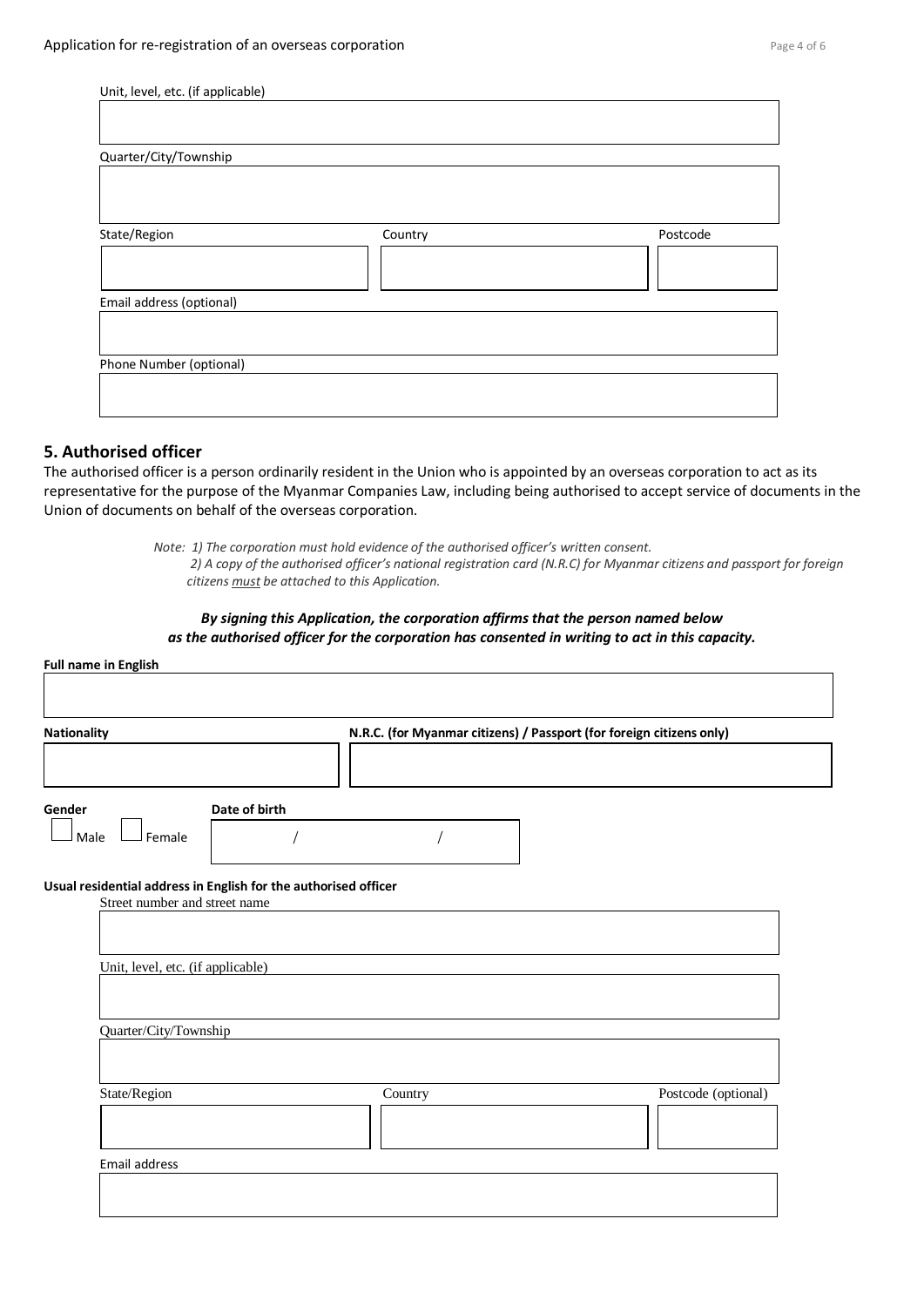Phone number

# **6. Address of registered office in the Union in English**

| Street number and street name     |                     |
|-----------------------------------|---------------------|
|                                   |                     |
|                                   |                     |
| Unit, level, etc. (if applicable) |                     |
|                                   |                     |
|                                   |                     |
|                                   |                     |
| Quarter/City/Township             |                     |
|                                   |                     |
|                                   |                     |
| State/Region                      | Postcode (optional) |
|                                   |                     |

# **7. Address of principal place of business in the Union in English (if different to registered office)**

| Street number and street name     |                     |
|-----------------------------------|---------------------|
|                                   |                     |
|                                   |                     |
| Unit, level, etc. (if applicable) |                     |
|                                   |                     |
|                                   |                     |
| Quarter/City/Township             |                     |
|                                   |                     |
|                                   |                     |
| State/Region                      | Postcode (optional) |
|                                   |                     |
|                                   |                     |
|                                   |                     |

## **8. Address of principal place of business or registered office in jurisdiction of incorporation**

Indicate if the following address is for the principal place of business or the registered office:

| Principal place of business       | Registered office |          |
|-----------------------------------|-------------------|----------|
| Street number and street name     |                   |          |
|                                   |                   |          |
| Unit, level, etc. (if applicable) |                   |          |
|                                   |                   |          |
|                                   |                   |          |
| Quarter/City/Township             |                   |          |
|                                   |                   |          |
|                                   |                   |          |
| State/Region                      | Country           | Postcode |
|                                   |                   |          |
|                                   |                   |          |